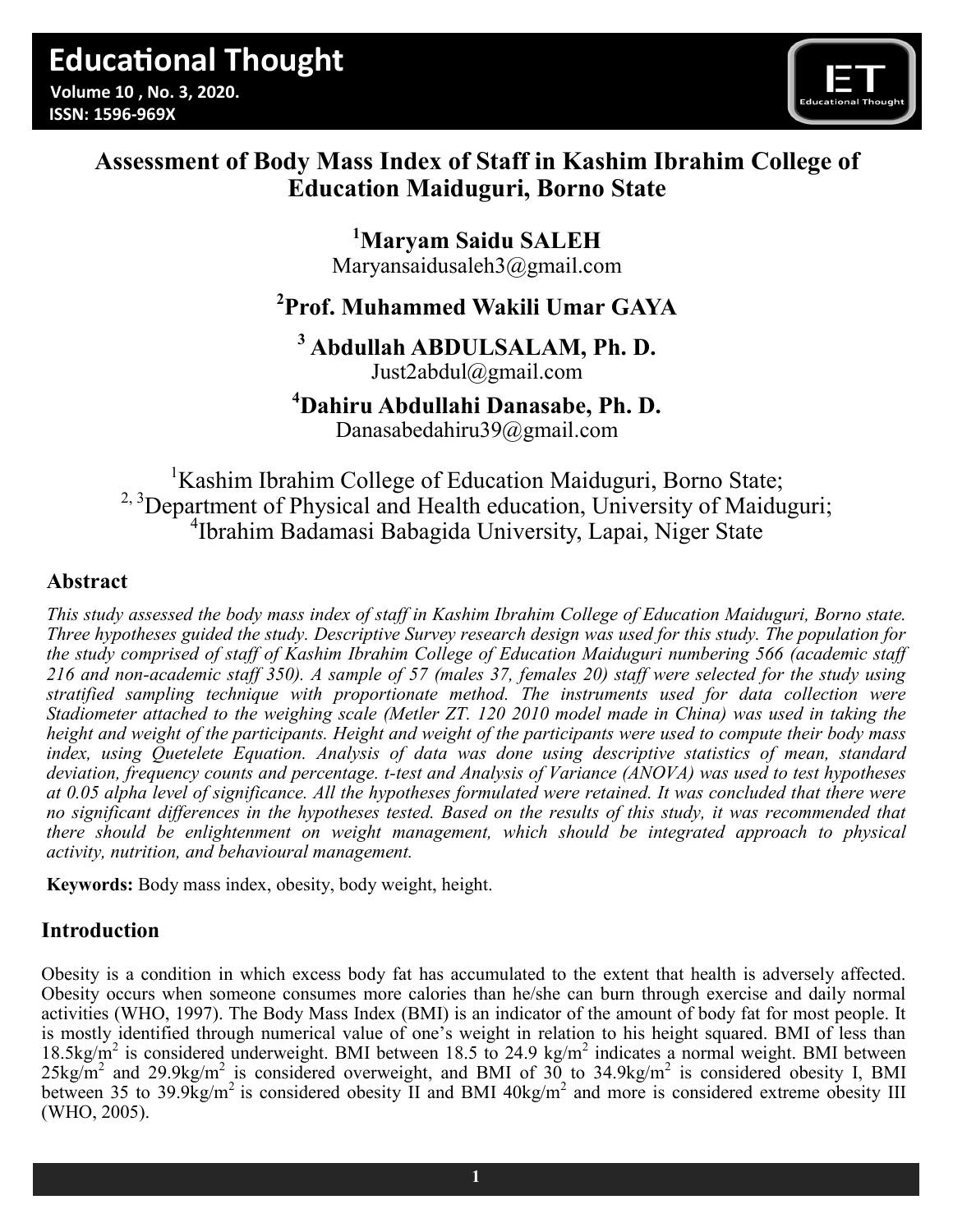**Maryam S. SALEH, Prof. Muhammed W. Umar GAYA, Abdullah ABDULSALAM, Ph. D.** , **Dahiru A. Danasabe, Ph. D.**

In clinical practice, body fat is most commonly and simply estimated by using a formula that combines weight and height. The underlying assumption is that most variation in weight for persons of the same height is due to fat mass, and the formula most frequently used in epidemiological studies is Body Mass Index (BMI). A graded classification of overweight and obesity using BMI values provides valuable information about increasing body fatness. It allows meaningful comparisons of weight status within and between populations and the identification of individuals and groups at risk of morbidity and mortality. It also permits identification of priorities for intervention at an individual or community level and for evaluating the effectiveness of such interventions (WHO, 2007).

According to Anate, Olatinwo and Omesina (1997) there are two types of obesity which are classified into central and peripheral obesity. Central obesity or android obesity is a condition in which fat is distributed commonly on upper part of the trunk (the chest and abdomen) and is more common in the males. Android obesity is more clearly associated with disordered lipid and glucose metabolism and diseases like diabetes mellitus, gout, arteriosclerosis, osteoarthritis, cardiovascular disease especially hypertension and some cancers. Peripheral or gynaecoid obesity, is a condition in which fat is mainly distributed on the hip and thighs and is more common in females. Before the menopause, lipid assimilation is favored in the abdominal and femoral depots. However after the menopause, these differences in fat metabolism between the abdominal and femoral sites disappear (Antonio, Robert, Mercedes, Ariel, Water & Jose, 1998).

Barr, Zimmet and Welborn (2007) identified health risks associated with obesity such as type 2 diabetes, heart disease, high blood pressure, stroke, kidney disease, gall-bladder disease and gallstone, breathing problems and sleep apnea, pregnancy problems such as gestational diabetes (high sugar during pregnancy). People should be cautious of what they do and eat. Regular physical activity such as moderate intense aerobic activity each week, performing house or yard chores, brisk walk or dance to a favourite music for some minutes. Eat better food, eating healthy foods that provide vital benefits such as making half of what's on the plate fruit and vegetables, replace refined grains with whole grains like oatmeal, whole wheat bread and brown rice, get protein from healthy sources like seafood, lean meat, poultry, eggs, beans, unsalted nuts and seeds. Choose unsweetened tea, low-fat milk or water (Physical Activity Guidelines for Americans, 2008). It has been observed that staff of Kashim Ibrahim College of Education Maiduguri are drastically reducing in number due to so many diseases; a good number of them died of hypertension while so many of them suffered partial stroke and heart related diseases. Based on this background, the researchers want to find out the Body mass Index of staff of Kashim Ibrahim College of Education.

#### **Hypotheses**

The following hypotheses were generated for the study:

- 1. There is no significant difference in the body mass index of male and female staff of Kashim Ibrahim College of Education Maiduguri.
- 2. There is no significant difference in the body mass index among staff of different age group of Kashim Ibrahim College of Education Maiduguri.
- 3. There is no significant difference in the body mass index between academic and non-academic staff of Kashim Ibrahim College of Education Maiduguri.

## **Methodology**

Descriptive Survey research design was used for this study. A survey is a method of research that involves the characteristics of individuals, groups, objects or situation. Survey research method is concerned with the collection of data for the purpose of describing and interpreting existing conditions or practice, beliefs, attitudes and so on. Survey design, according to Thomas and Nelson (1990) is a technique that seeks to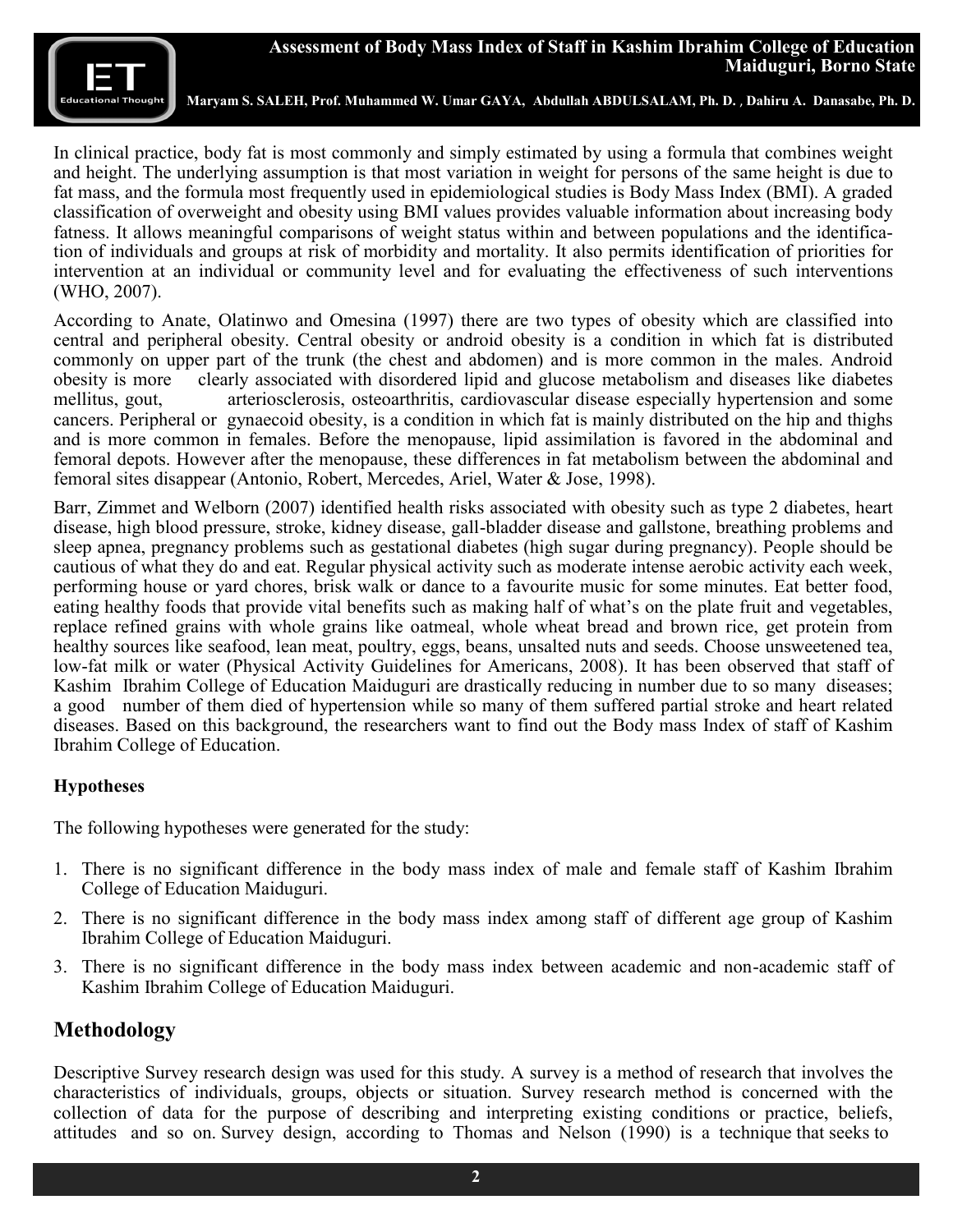# **Educational Thought**

 **Volume 10 , No. 3, 2020. ISSN: 1596-969X**



determine the practices or opinions of a specified population on one or more variables. Corner and Norman (2004) stated that the purpose of survey research method is to describe systematically the facts, qualities or characteristics of a given population, event or area of interest concerning the problem under investigation. The use of this design was The population for this study comprised five hundred and sixty six (566) staff of Kashim Ibrahim College of Education Maiduguri (KICOE Establishment Unit, 2015). Out of this population, two hundred and sixteen (216) were academic staff comprising 77 females and 139 males, and three hundred and fifty (350) non-academic staff comprising 119 females and 231 males. Stratified sampling technique with proportionate method was used to sample ten percent (10%) of the population for the study. Ten percent (10%) of the entire population is 56.6 which was approximated to 57 because fractions of human beings cannot be obtained. Twenty-two (22) academic staff comprising 8 females and 14 males, and thirty-five (35) nonacademic staff comprising 12 females and 23 males was selected for the study. The selection of the sample was based on Krejie and Morgan (1979) who stated that in a large population, ten percent (10%) will be appropriate. and the willingness of the participants to partake in the study, which was taken into consideration for the selection of 10 percent of the population as a sample.

The research instruments used in collecting data for this study were as follow:

Stadiometer attached to the weighing scale (Metler ZT. 120 2010 model made in China) was used in taking the height and weight of the participants. Height and weight of the participants were used to compute their body mass index, using Quetelete Equation.

An introductory letter containing the purpose of the research was obtained from the Head of Department, Physical and Health Education of the University of Maiduguri to the Registrar, Kashim Ibrahim College of Education Maiduguri for permission to conduct the research in the college. After obtaining the permission from the college authority the participants were briefed by the researcher about the testing procedures and it benefits. The researcher provided biodata sheet (Appendix B) to record the age, sex, tag number, , height and weight of the participants. Fifty seven tags numbering from  $01 - 57$  were provided for easy identification of the participants. The participants came up for the testing exercise in the morning 7.30 to 9:00am at the college clinic. Two (2) trained research assistants were used to assist the researcher in data taking; height and weight of the participants.

## **Determination of Obesity**

Weighing scale (Metler ZT.120, 2010 model made in China 2010) was used to determine body weight of the participants in kilogrammes. The body weight of the participants was determined using a Physician's balance beam scale. Participants wore minimal clothing, with no shoes. The beam scale had movable weights, with the scale readable from both sides. The scale was positioned on a level solid floor, and the Nurse (Research Assistant) stood behind the beam, facing the participant whose height and weight was measured. The scale was calibrated each time before use by putting the beam weight to zero (0) to ensure the beam scale was balanced, and a screwdriver was used on the movable tyre weight to adjust the beam weight. The weight of the participants was read to the nearest 0.25kg (David & Nieman, 1999).

Stadiometer attached to the weighing scale (Metlar ZT.120, made in China 2010) was used to determine height of the participants in metres. A vertical ruler with a horizontal headboard was brought into contact with the highest point on the board and was used to determine the height. Each participant stood without shoes, heels together, back as straight as possible, heels buttocks, shoulders, and head touching the wall, looking straight ahead. Weight of the participants was distributed evenly on both feet, arms hanging freely by the sides of the body, before the measurement took place. Each participant deeply inhaled and held the breath, while the headboard was at the highest point on the head with sufficient pressure to compress the hair (to obtain accurate height reading). The Quetelet Equation (body weight in kilograms divided by height in metres squared kg/m<sup>2</sup>) was used to determine BMI of the participant. David and Nieman's (1999) classification of BMI (Less than 18.5  $k\varrho/m^2$  regarded as regarded as underweight; 18.5 to 24.9 kg/m<sup>2</sup> as normal; 25.0 to 29.9 kg/m<sup>2</sup> overweight; 30.0 – 34.9 kg/  $m^2$  obesity I; 35.0 to 39.9 kg/m<sup>2</sup> obesity II, while 40 kg/m<sup>2</sup> or more is regarded as obesity III.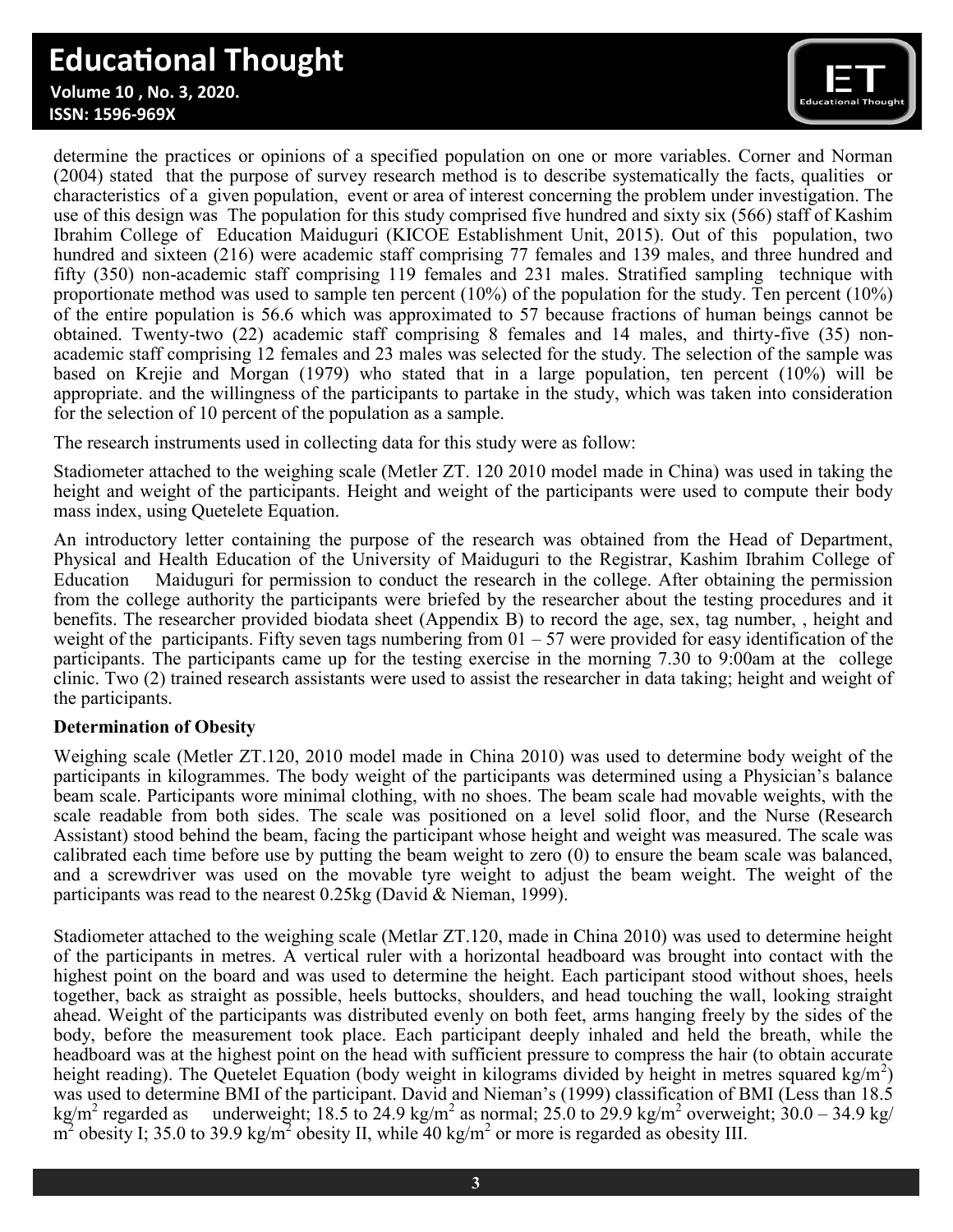

## **Assessment of Body Mass Index of Staff in Kashim Ibrahim College of Education Maiduguri, Borno State**

**Maryam S. SALEH, Prof. Muhammed W. Umar GAYA, Abdullah ABDULSALAM, Ph. D.** , **Dahiru A. Danasabe, Ph. D.**

Descriptive statistics of mean, standard deviation, frequency counts and percentage were used to describe the bio-data of the participants and answer research questions. One-way ANOVA and t-test were used to test hypotheses. All hypotheses were tested at 0.05 alpha level

# **Results**

#### **Table 1**

Demographic Variables of the Participants

| $n = 57$           |           |            |  |  |  |
|--------------------|-----------|------------|--|--|--|
| Variable           | Frequency | Percentage |  |  |  |
| Age (Years)        |           |            |  |  |  |
| $20 - 30$          | 8         | 14.0       |  |  |  |
| $31 - 40$          | 13        | 22.8       |  |  |  |
| $41 - 50$          | 19        | 33.3       |  |  |  |
| $51 - 60$          | 14        | 24.5       |  |  |  |
| 61 above           | 3         | 5.26       |  |  |  |
| Sex                |           |            |  |  |  |
| Male               | 37        | 64.9       |  |  |  |
| Female             | 20        | 35.1       |  |  |  |
| <b>Staff Cadre</b> |           |            |  |  |  |
| Academic Staff     | 22        | 38.6       |  |  |  |
| Non-Academic Staff | 35        | 61.4       |  |  |  |

Table 1 contains the demographic variables of the participants. Three variables were displayed in the table namely age, sex and staff cadre. Breakdown of age brackets shows that there were 8 (14.0%) participants aged  $20 - 30$  years, 13 (22.8%) aged  $31 - 40$  years. Those in age bracket of  $41 - 50$  years were 19 (33.3%), those within the age bracket of  $51 - 60$  years were 14 (24.5%) and participants aged 61 and above years were 3 (5.26%). This means that most of the participants were between the age bracket of  $41 - 50$  years 19 (33.3%) followed by age bracket  $51 - 60$  years 14 (24.5%), then age bracket  $31 - 40$  years 13 (22.8%), and age bracket  $20 - 30$  years  $8(14.08)$ , lastly age bracket 61 and above years 3 (5.26%).

With regards to sex of the participants 37 (64.9%) were males, while 20 (35.1%) were females. This means that most of the participants were males (64.9%). With regard to staff cadre, 22 (38.6%) were academic staff while 35 (61.4%) of the participants were non-academic staff. This means that most of the participants were non-academic staff.

**Hypothesis One:** There is no significant difference in obesity (BMI) between male and female staff of Kashim Ibrahim College of Education Maiduguri.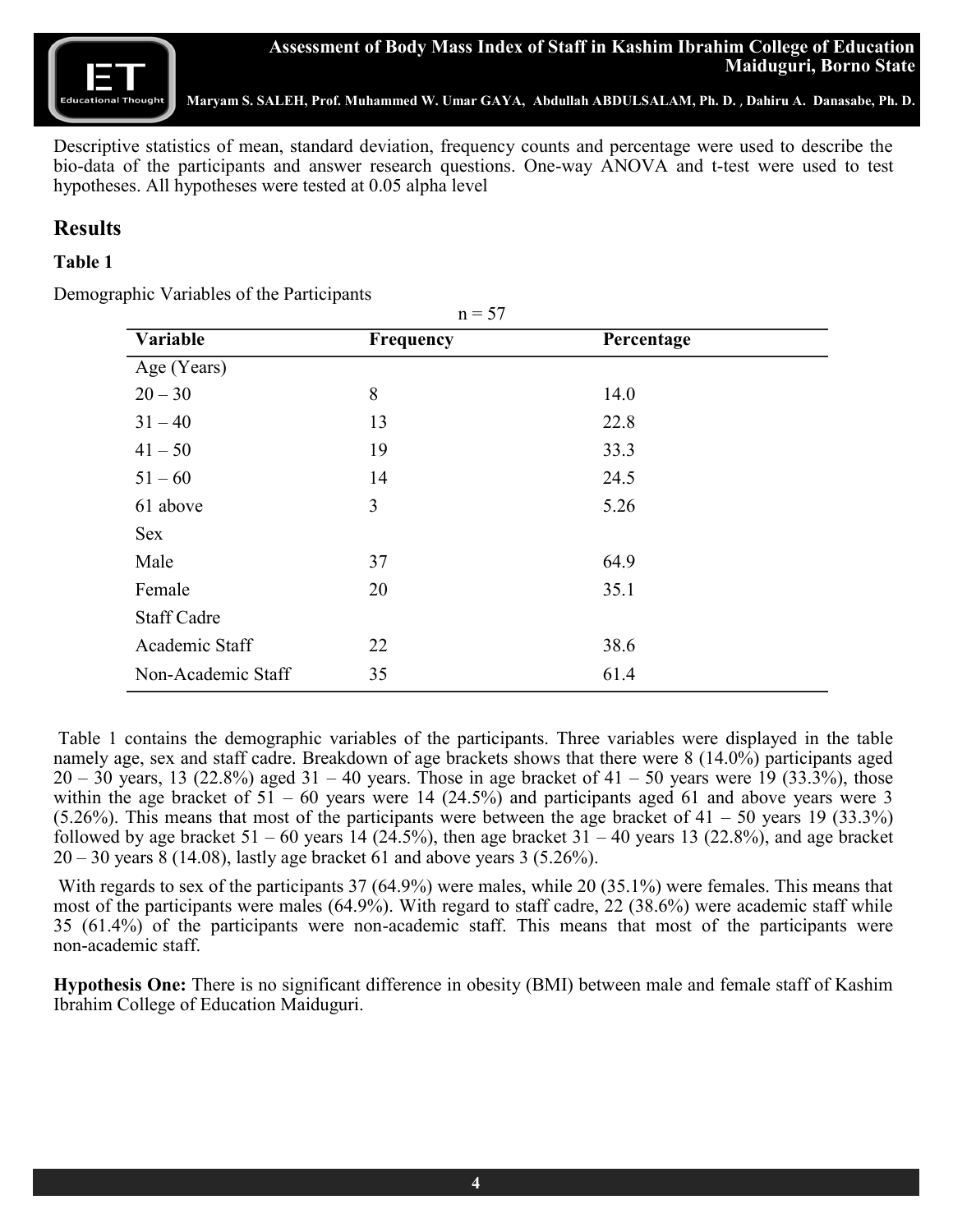

#### **Table 2**

Summary of t-test on Body Mass Index (BMI) of Male and Female Staff of Kashim Ibrahim College of Education Maiduguri.

| <b>Participants</b> | <b>Number</b> |        |             | df |       | <b>P.Value</b> |
|---------------------|---------------|--------|-------------|----|-------|----------------|
| Male                | 37            | 23.623 | ±4.760      |    |       |                |
|                     |               |        |             | 55 | 3.524 | 0.001          |
| Female              | 20            | 29.093 | $\pm 6.899$ |    |       |                |

Table 2 presents summary of t-test on obesity (body mass index  $kg/m<sup>2</sup>$ ) of male and female staff of Kashim Ibrahim College of Education Maiduguri. The result showed that there was a significant difference in obesity (BMI) between male and female staff of Kashim Ibrahim College of Education Maiduguri (P < 0.05), therefore the null hypothesis was rejected.

**Hypothesis Two:** There is no significant difference in obesity (BMI) among staff of different age groups of Kashim Ibrahim College of Education Maiduguri

#### **Table 3**

Summary of One-Way ANOVA on Body Mass Index  $(kg/m^2)$  of Staff of Different Age Groups in Kashim Ibrahim College of Education Maiduguri.  $n - 57$ 

| <b>Sources of Variance</b> | <b>Sum of Squares</b> | $11 - 31$<br>df | <b>Mean squares</b> |       | <b>P.Value</b> |
|----------------------------|-----------------------|-----------------|---------------------|-------|----------------|
| Between groups             | 119.783               | 4               | 29.946              |       |                |
|                            |                       |                 |                     | 0.759 | 0.557          |
| Within groups              | 2051.160              | 52              | 39.445              |       |                |
| Total                      | 2170.943              | 56              |                     |       |                |

Table 3 contains summary of one-way ANOVA on obesity (body mass index) of staff of different age groups in Kashim Ibrahim College of Education Maiduguri. One-way ANOVA was applied to test the null hypothesis at 0.05 alpha level. The result indicated that there was no significant difference in obesity among staff of different age groups in Kashim Ibrahim College of Education Maiduguri ( $P > 0.05$ ), hence the null hypothesis was retained. Therefore, the null hypothesis was accepted.

**Hypothesis Three:** There is no significant difference in obesity (BMI) between academic and non-academic staff of Kashim Ibrahim College of Education Maiduguri

#### **Table 4**

Summary of t-test on Body Mass Index ( $kg/m<sup>2</sup>$ ) of Academic and Non-Academic Staff of Kashim Ibrahim College of Education Maiduguri

| $n = 57$           |               |        |             |    |       |                |
|--------------------|---------------|--------|-------------|----|-------|----------------|
| <b>Staff Cadre</b> | <b>Number</b> | v      |             | Df |       | <b>P.Value</b> |
| Academic Staff     | つつ            | 27.136 | $\pm 5.872$ |    |       |                |
|                    |               |        |             | 55 | 1.419 | 0.161          |
| Non-Academic Staff | 35            | 24.760 | $\pm 6.323$ |    |       |                |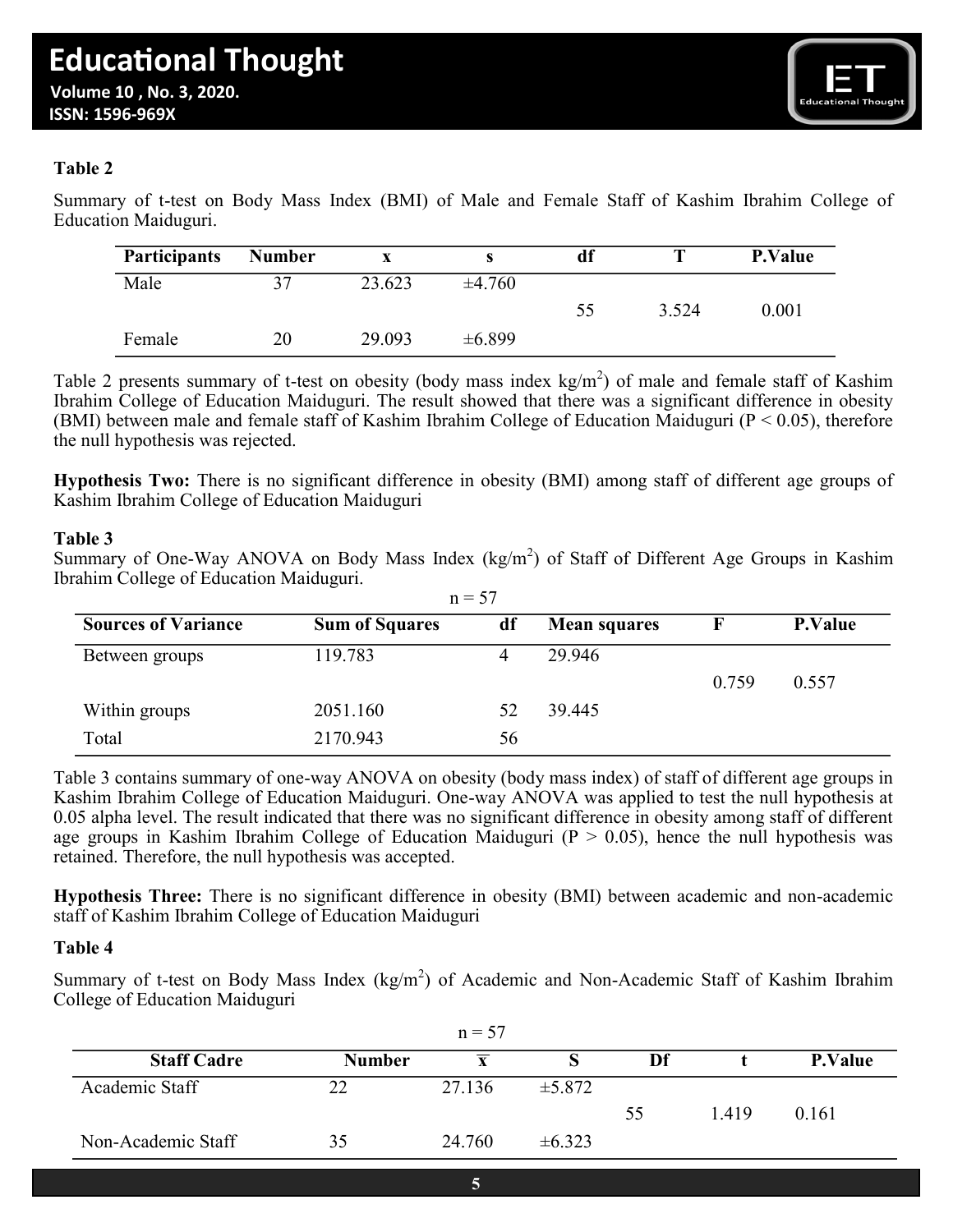

**Maryam S. SALEH, Prof. Muhammed W. Umar GAYA, Abdullah ABDULSALAM, Ph. D.** , **Dahiru A. Danasabe, Ph. D.**

Table 4 presents summary of t-test on obesity (body mass index) of academic and non-academic staff of Kashim Ibrahim College of Education Maiduguri. t-test was applied to test the null hypothesis at 0.05 alpha level. The result revealed that there was no significant difference in obesity (body mass index) between academic and non-academic staff of Kashim Ibrahim College of Education Maiduguri ( $P > 0.05$ ), hence the null hypothesis was retained. Therefore, the null hypothesis was accepted.

## **Discussion**

The rate of obesity is highest among middle aged Americans, and it is lowest among adults between 20 and 39 years of age (Ogen, Carroll, McDowell and Flegal, 2007). And at the same time, age category (20-39years), close to 30% of the population is reported to be obese. In the West African countries such as Ghana and Republic of Benin, obesity is found in 13.6% and 18% respectively among adults (Amoah, 2003 and Sodjinou, Agueh, Fayomi and Delisle, 2008) while Abubakari, Jones, Lauder, Agyemang, Kirk and Bhopal (2008) reported prevalence of 10% in the West African sub-region with the odd of being obese being 3.2% among urban women compared to men.

Obesity is becoming more prevalent in many African and other developing countries with nutritional transition as a result of urbanization, adoption of western lifestyles and demographic transition being implicated for the upsurge (Ojofeitimi, Adeyeye, Fadiora, Kuteyi, Faborode, Adegbenro, Bakare, Setiloane and Towobola, 2007). Nigeria is witnessing both demographic and epidemiologic transitions and these could be some of the possible reasons why the prevalence of non-communicable diseases is increasing (Adeyemo, Luke, Cooper, Wu, Tayo, Zhu, Rotimi, Bouzekri and Ward, 2003). There is a general misconception in Nigeria that obesity is a sign of affluence (Adeyemo et al 2003).

Ojofeitimi, Adeyeye, Fadiora, Kuteyi, Faborode, Adegbenro, Bakare, Setiloane and Towobola (2007) found that 21.2% of their respondents were obese while Kadiri and Salako (2007), Adeogun (2011) also found obesity in 21% and 28% of males and females respectively in a study of 146 middle-aged Nigerians. Ben-Bassey, Oduwole and Ogundipe (2007), observed that in many of the urban centers of the developing countries, a change in lifestyle due to increased affluence has been observed, and this change in lifestyle is an important factor in the global epidemic of overweight and obesity. Also as observed by Adeogun, Setonji and Owoyemi (2010), the obesity epidemic is especially evident in industrialized nations where many people live sedentary lives and eat more convenience foods, which are typically high in calories and low in nutritional value.

# **Conclusion**

Based on the findings of the study, it was concluded that female have higher BMI than male; also age and the type of work have no significant difference on individual member of staff of Kashim Ibrahim College of Education Maiduguri, Borno State.

## **Recommendations**

Based on the conclusion of this study, the following recommendations were made:

- **1.** There should be enlightenment on weight management, which should be integrated approach to physical activity, nutrition, behavioural management.
- 2. There should be Encouragement to participate in regular physical activity at recommended levels.

## **References**

- Abubakar, A. R., Lauder, W., Agyemang, C., Jones, M., Kirk, A. & Bhopal, R. S. (2008). Prevalence and times trends in obesity among Adult West African Populations: A Meta-Analysis. *Obes Rev., 9*(4), 297 – 311.
- Adeogun, J. O. (2011). Prevalence of overweight and obesity in a population based multi ethnic female adult sample. *International Journal of Contemporary Issues in Education and Psychology, 3*(3), 139 – 146.

Adeogun, J. O., Setonji, N. A. & Owoyemi, I. O. (2010). Assessment of Body Weight Status of Lagos State